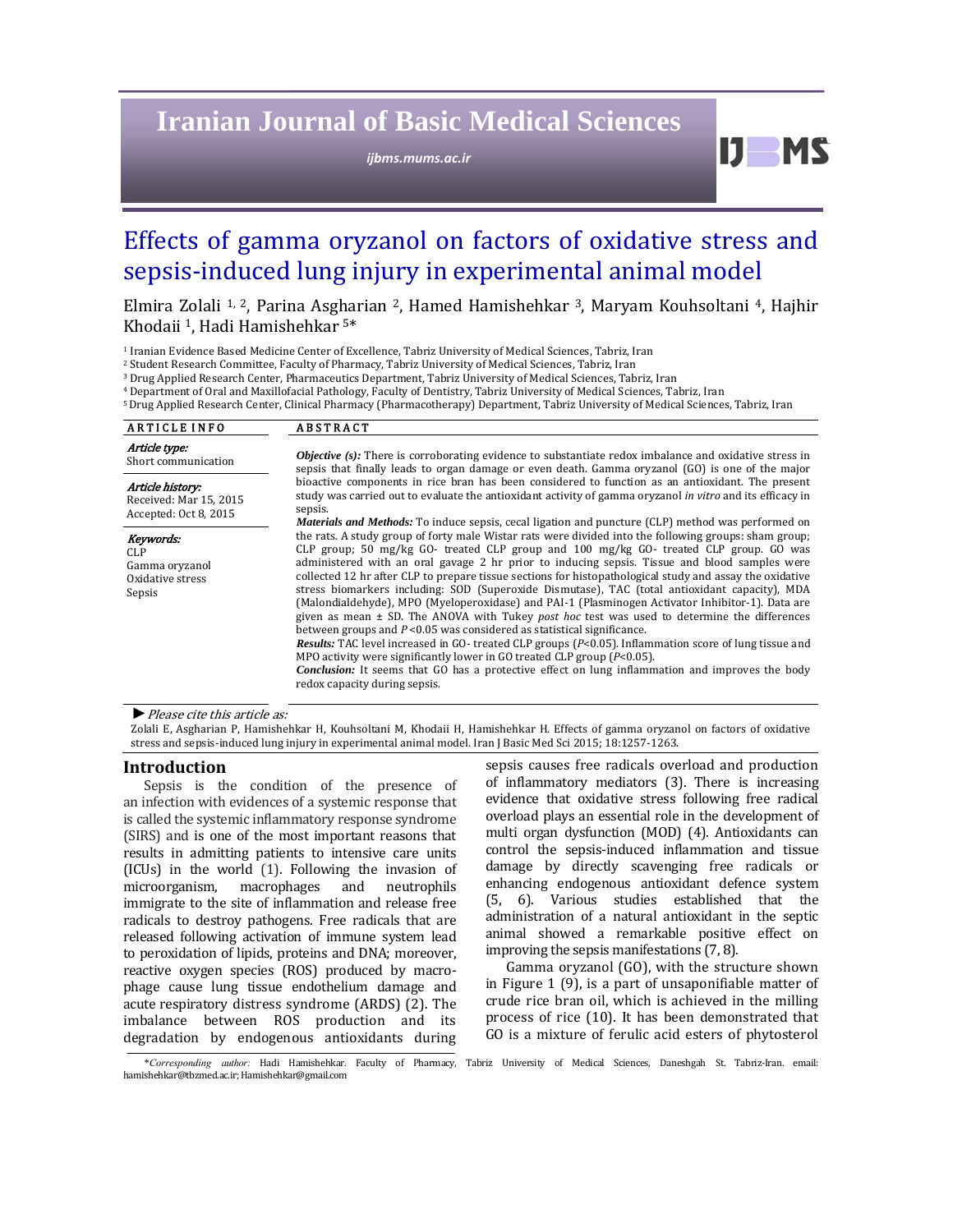

**Figure 1.** Chemical structures of four major components of gamma oryzanol (9)

and triterpene alcohols. Cycloartenyl ferulate, 24methylene cycloartanyl ferulate, sitosteryl ferulate and campesteryl ferulate are the major components of  $GO$  (11). It is demonstrated that  $GO$ , a natural product, is a powerful scavenger of diphenyl picrylhydrazyl (DPPH), hydroxyl, and superoxide radicals (12). It is able to protect cells against lipid peroxidation in oxidative status. It has also been reported that GO poses anti-inflammatory effects. A report showed that GO treatment could suppress colitis and mucosal inflammation in mice by inhibiting the transcription of  $NFRB$ , interleukin 1  $(IL-1)$  and IL-6  $(13)$ . Furthermore, it is shown that GO had the potential to attenuate the amounts of total cholesterol, very low-density lipoprotein (VLDL) and low-density lipoprotein (LDL), and to enhance plasma high-density lipoprotein (HDL) in hypercholesterolemic hamsters (14). In another study, in which the hypocholesterolemic activity of GO had been investigated, it is demonstrated that the cholesterol-lowering effects of GO is due to inhibition of 3‐hydroxy‐3‐methylglutaryl‐coenzyme A (HMG‐ CoA) reductase activity and preventing from cholesterol uptake by intestine epithelial cells (15).

In order to create a condition similar to sepsis, we used cecal ligation and puncture (CLP) model on the test group of rats to evaluate the antioxidant effects of GO in animal model of sepsis. Furthermore, we theorized that GO, a known antioxidant, may prevent acute lung injury (ALI) during sepsis; therefore, investigation of the microscopic evidence on lung tissues of septic rats was performed.

# **Materials and Methods**

## *Animals*

The experiments performed on male Wistar rats weighing 250 to 300 g, and each group included ten

rats. The animals were housed in standard polypropylene cages, four per cage, under a 12:12 hr light/dark schedule at an ambient temperature of 23<sup>+2</sup> °C. Animals had free access to food and water. All experiments performed under ethical guidelines for the care and use of laboratory animals of Tabriz University of Medical Sciences, Tabriz, Iran.

The rats were divided into the four groups:  $(I)$ sham group, rats were subjected to laparotomy without any other manipulation; (II) CLP group, rats were subjected to CLP without any treatment; (III) 50 mg/kg GO- treated CLP group; and (IV) 100 mg/kg GO-treated CLP group.

GO powder was received as a gift from Tsuno Rice Fine Chemicals Co., Ltd. (Wakayama, Japan). GO is a white or yellowish white, odorless, crystalline powder with the purity  $\geq$  99% and is oil soluble. It was dissolved in olive oil and prepared freshly on the day of the experiment. As regards the maximum plasma level of GO is nearly 2 hr after oral administration (16), it was administered with an oral gavage 2 hr before CLP. The rats had free access to food and water after surgery, until they were sacrificed. 

## *Treatment protocol*

Since, daily dosage of GO in humans is 500 mg/day  $(17)$ , 50 and 100 mg/kg body weight were selected to be administered with an oral gavage in rats, based on the body surface area (18).

# *Surgical procedure*

A CLP model was used for induction of polymicrobial sepsis on the rats. Each rat was anesthetized by administering ketamine hydrochloride  $(80-100 \text{ mg/kg})$  and xylazine hydrochloride  $(5-15)$ mg/kg) IM. The abdominal area was shaved and disinfected; an incision of peritoneal cavity was made to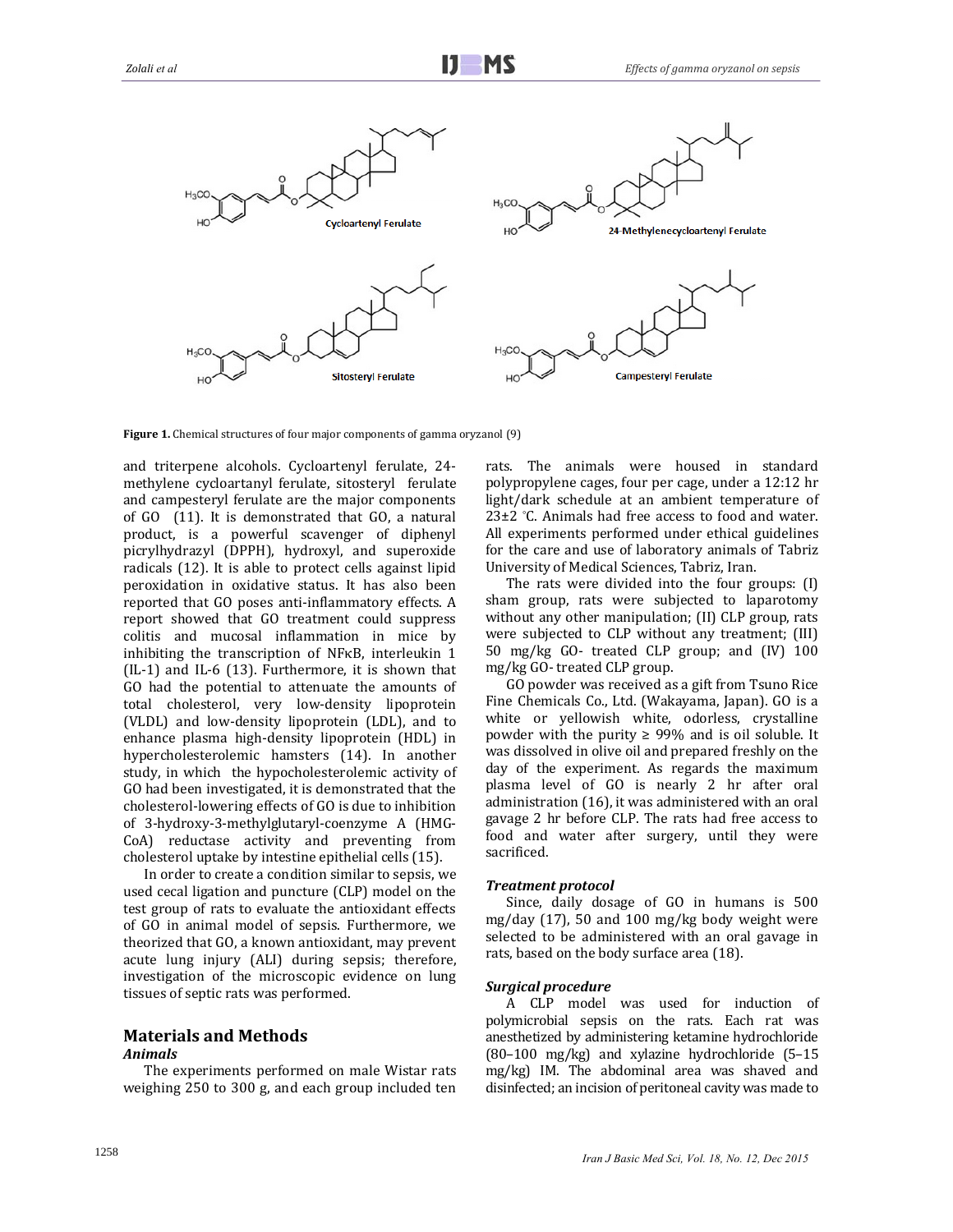expose the cecum. The cecum was isolated and ligated with  $4/0$  silk ligature, just distal to the ileocecal valve. One puncture wound was made piercing the cecum with an 18-gauge needle, the cecum was repositioned into the peritoneal cavity. Finally, closure of the abdominal incision with sterile  $4/0$  silk sutures was performed. Laparotomies performed on the shamoperated group with no perforation of the cecum. Prewarmed normal saline  $(2 \text{ ml}/100 \text{ g}$  body weight) was administered subcutaneously for fluid resuscitation (19) post-operatively.

## *Specimen Collection*

All four groups were anaesthetized after 12 hr and 4 ml of blood drawn by cardiac puncture. Three ml of the blood was extracted and transferred to a plastic vial and centrifuged for 10 min at 7000 rpm/min. The plasma separated and stored at -70  $°C$ until analyse. The 1 ml whole-blood sample was transferred to plastic vial and stored at -70 °C until analyse. The lungs were surgically removed and washed in an ice-cold saline solution. One specimen of lung tissue was stored at -70  $\degree$ C and retained samp for biochemical analyses; the second specimen of lung tissue fixed in 10% formalin solution for histopathological analyses.

## *Measurement of tissue myeloperoxidase (MPO) activity*

Myeloperoxidase activity was assayed according to the Bradley *et al* method (20). The lung tissue specimen was homogenized in 0.5% hexadecyl trimethyl ammonium bromide (HTAB) solution (prepared with potassium phosphate buffer, 50 mM; pH=6) for 3 min, at 8500 rpm. The homogenates were sonicated for 10 sec, frozen and thawed 3 times, then centrifuged at 45000 rpm, in 4  $\degree$ C for 45 min. 100 μl of supernatant was added to 2.9 ml of o-Dianisidine dihydrochlorid and hydrogen peroxide solution. After five min, the reaction was stopped by adding 0.1 ml of hydrochloric acid (1.2 M). Lastly, the absorbance was measured spectophotometrically at 400 nm and concentrations expressed as MPO Unit/mg tissue.

## *Measurement of plasma and tissue malondialdehyde (MDA)*

MDA levels in the lung tissue and plasma were measured according to the Olgen *et al* method (21). Tissues were mixed in 1.15% KCl to achieve a 10% (W/V) homogenate. One ml of each supernatant and plasma was added to a mixture of O- phosphorous acid  $(1\%)$  and thiobarbituric acid  $(0.67\%)$  in an aqueous solution. The reaction mixture was heated for  $60$  min up to  $90^{\circ}$ C and then was cooled to room temperature. Three ml of *n*-BuOH (butanol) was added and centrifuged. The absorbance of the n-BuOH (butanol) phase was measured spectrophotometrically at 532 nm, and MDA levels reported as nmol MDA/mg tissue and nmol MDA/ml plasma.

## *Measurement of tissue superoxide dismutase (SOD), whole blood total antioxidant capacity (TAC) and plasma plasminogen activator inhibitor‐1 (PAI‐1)*

SOD activity in lung tissue, TAC level of whole blood and PAI-1 level of plasma were measured according to the manufacturer's instructions and guidelines using assay kits (Randox Laboratories Ltd., Crumlin, UK for SOD and TAC, Glory science Co., Ltd, USA for PAI-1). SOD activity was reported as Unit/mg protein, TAC level was reported as mmol/l and PAI-1 level was reported as ng/ml.

# *Histopathological examination of lung tissue*

Lung tissues samples were fixed in 10% formalin, and after fixation they were embedded in paraffin. Five to six  $\mu$ m sections were taken from tissue samples and stained with hematoxylin-eosin (HE). After staining, sections were examined under light microscopy and then scored based on the degree of inflammation and neutrophil infiltration by an experienced observer blinded to treatment. The severity of tissue injury was scored as follows: 1: normal; 2: mild; 3: moderate; and 4: severe.

#### *Data analysis*

Data are expressed as the mean  $\pm$  SD. Kolmogorov–Smirnov test demonstrated that all data in each group distributed normally. The one-way analysis of variance (ANOVA) with Tukey *post hoc* test was used to determine the differences in the oxidative stress plasma and tissue extract levels. *P*<0.05 was accepted as the statistically significant difference. 

# **Results**

#### *The levels of oxidative stress factors in lung tissue*

There was no significant difference between groups in tissue SOD enzyme activity (*P*>0.05) (Figure 2).

The lung tissue level of MDA was significantly higher in the CLP group as compared to sham group  $(P<0.05)$ . MDA level has a relative decrease in GOtreated CLP groups as compared to CLP group, but it was not statistically significant (*P*>0.05) (Figure 2).

The activity of MPO in lung tissue was significantly higher in the CLP group. Treatment with GO 50 mg/kg significantly depressed the elevation in MPO activity (P<0.05) (Figure 2).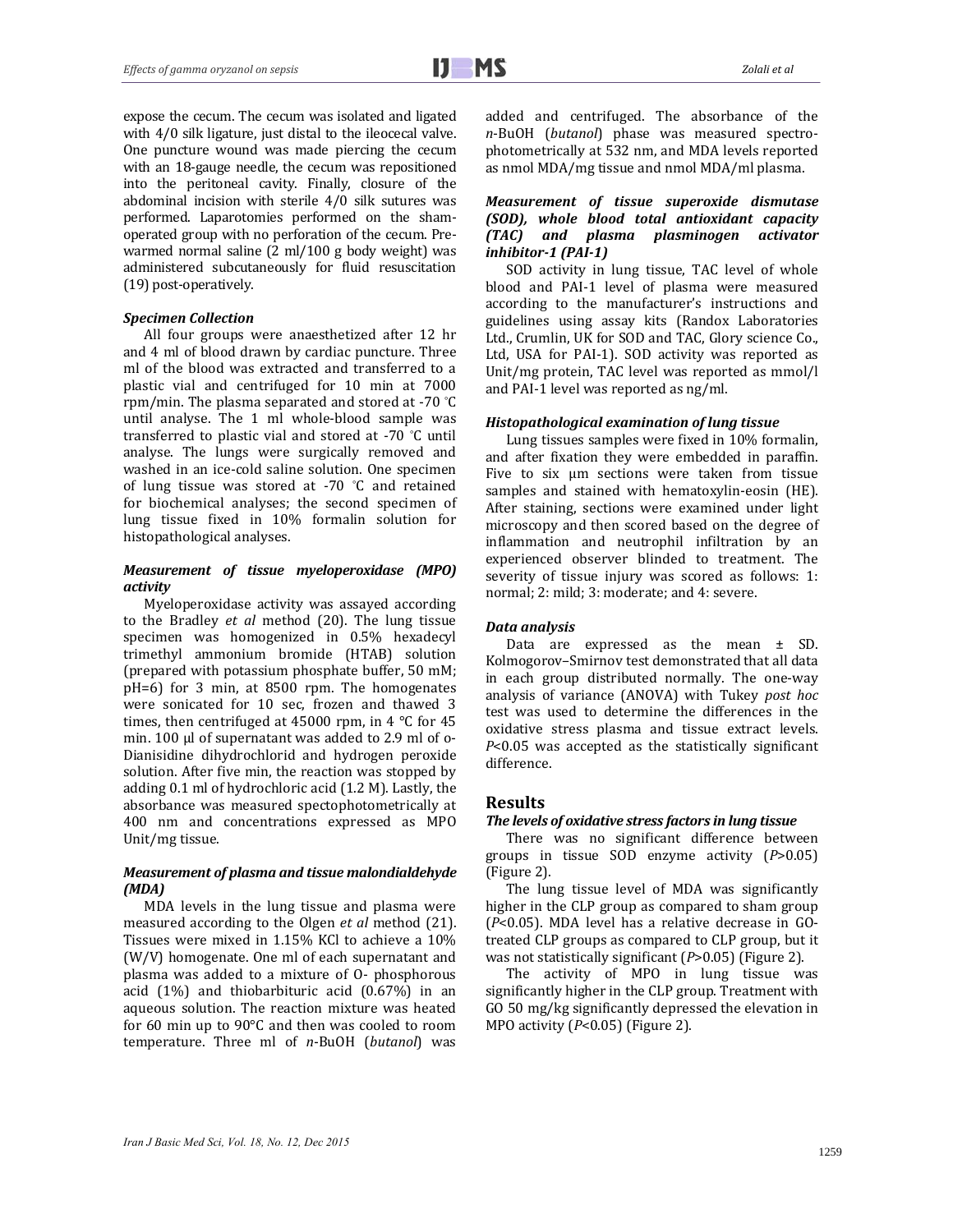

**Figure** 2. The parameters of lung tissue oxidative stress measured 12 hr after cecal ligation and puncture (n= 10). (A) SOD activity. (B) MDA level. (C) MPO activity. CLP, cecal ligation and puncture; GO 50, Gamma oryzanol 50 mg/kg peroral. 2 hr before CLP; GO 100, Gamma oryzanol 100 mg/kg p.o. 2 hr before CLP. \* -indicates *P*<0.05 compared to sham group. # -indicates *P* <0.05 compared to control group. Values are expressed as mean±SD

## *The levels of oxidative stress factors in plasma and whole blood*

The level of TAC in whole blood samples was significantly lower in CLP group as compared to sham group. However, a significant increase occurred in the GO- treated CLP groups as compared to CLP group (*P*<0.05) (Figure 3).

There was no significant difference between the groups in plasma levels of PAI and MDA (*P*>0.05) (Figure 3).

## *Histopathological results for lung tissues*

There was a significant difference between sham group and CLP group in terms of inflammation scores  $(P<0.05)$  (Figure 4, 5). The mean inflammation score in sham group was 1.5 and 2.6 in the CLP group. On the contrary, the results of histopathological study showed significant decrease in lung tissue damage in GO 50 mg/kg- treated CLP group compared to CLP group  $(P<0.05)$ . Inflammation scores had a slight decrease in the GO 100 mg/kg-treated CLP group compared to CLP group, but it was not statistically significant (P>0.05).



**Figure** 3. The whole blood and parameters of plasma oxidative stress measured 12 hr after cecal ligation and puncture (n= 10). (A) TAC level. (B) PAI level. (C) MDA level. CLP, cecal ligation and puncture; GO 50, gamma Oryzanol 50 mg/kg p.o. 2 hr before CLP; GO 100, gamma oryzanol 100 mg/kg p.o. 2 hr before CLP. \* -indicates  $P \le 0.05$  compared to sham group. # -indicates  $P \le 0.05$  compared to control group. Values are expressed as mean±SD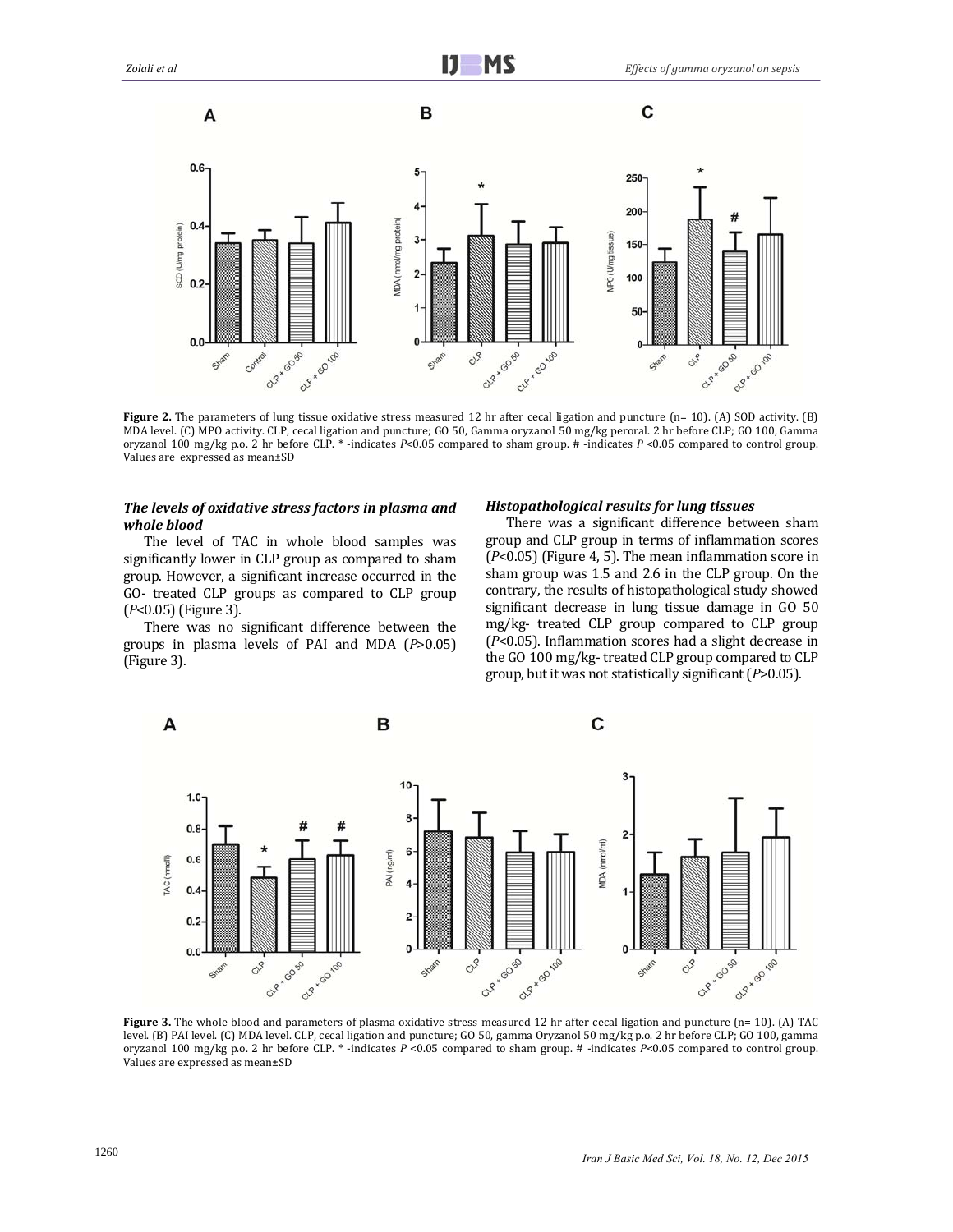

**Figure 4.** The lung tissue inflammation scores measured 12 hr after cecal ligation and puncture (n=6). CLP, cecal ligation and puncture; GO 50, gamma oryzanol 50 mg/kg p.o. 2 hr before CLP; GO 100, gamma oryzanol 100 mg/kg p.o. 2 hr before CLP. \* ‐indicates *P*<0.05 compared to sham group, # ‐indicates *P*<0.05 compared to control group. Values are expressed as mean±SD

# **Discussion**

Sepsis causes progressive damage in multiple organs and if progress to septic shock with a significant drop in blood pressure can lead to death. Treatment with antibiotics alone is not an adequate treatment plan to increase the possible survival rate of the septic patient. Considering this fact, it is thought that the use of antioxidants may have an important role in the treatment of septic patients (22).

GO, as a natural product, has a potent antioxidant properties (23). The result of an animal study showed that GO has protective effects on liver injury induced by chronic ethanol administration (24). Furthermore, there is scientific evidence reporting its immunomodulatory properties and the effects of GO in stimulating immune responses in experimental animal models of immunity (17).

Oxidative stress influences the molecular mechanisms that control inflammation and directly cause tissue damage. This type of tissue damage is believed to be one of the most important mechanisms those results in multiple organ failure (MOF) in septic patients  $(4)$ . The lung is the primary organ that is affected initially and most severely in intra-abdominal sepsis (25). Under normal physiological conditions, there is a balance between the levels of antioxidants and oxidants in the lungs, and a disruption in this balance is considered to be one of the primary events that can cause an inflammatory response in the lungs during a septic infection  $(26)$ . The accumulation and activation of neutrophils in the lungs is an important early event in the development of an ALI in the experimental 



**Figure** 5. The histopathological view of lung section. (A) Sham group: (B) CLP (cecal ligation and puncture) group: (C) gamma oryzanol 50 mg/kg- treated CLP group: (D) gamma oryzanol 100 mg/kg- treated CLP group. Inflammatory cell infiltration (arrow indicated); Rb: respiratory bronchiole. All magnifications:  $100 \times$ 

animal models of sepsis (27). The measurement of MPO activity as a marker of active neutrophil accumulation in lung tissue showed that MPO activity enhanced in the lungs of septic animals (26). Decreasing level of MPO activity by treatment with GO 50 mg/kg may indicate that GO suppresses the severity of sepsis, and it may have lung protective effects in CLP model of sepsis. Furthermore, the results of histopathological findings demonstrated that GO prevented damage to the lung tissue. Severe sepsis has been associated with microvascular thrombosis, which is mediated by plasminogen activators (PAs). In disseminated intravascular coagulation (DIC) syndrome, intravascular activation of coagulation occurs that may delay sufficient blood supply to the organs. PAI-1 that is secreted by the endothelial cells increases in inflammatory conditions and causes fibrosis and thrombosis in otherwise healthy tissues (28). Sepsis-induced DIC might result in a poor prognosis; therefore, early diagnosis and treatment may improve the outcome of patients with sepsis (29). Findings of a study showed that PA and PAI levels were increased during sepsis and caused fibrin remaining in microvasculature, which led to inadequate organ perfusion (30). However, PAI-1 level as a marker for coagulopathy did not rise in the CLP group in this study as compared to the sham group.

Superoxide anion  $(0<sub>2</sub>$ -) is a free radical that is used by SOD and is converted to hydrogen peroxide ( $H_2O_2$ ). Then  $H_2O_2$  is detoxified by neutronphilaccumulation peroxidases such as glutathione peroxidase. When SOD is activated sufficiently and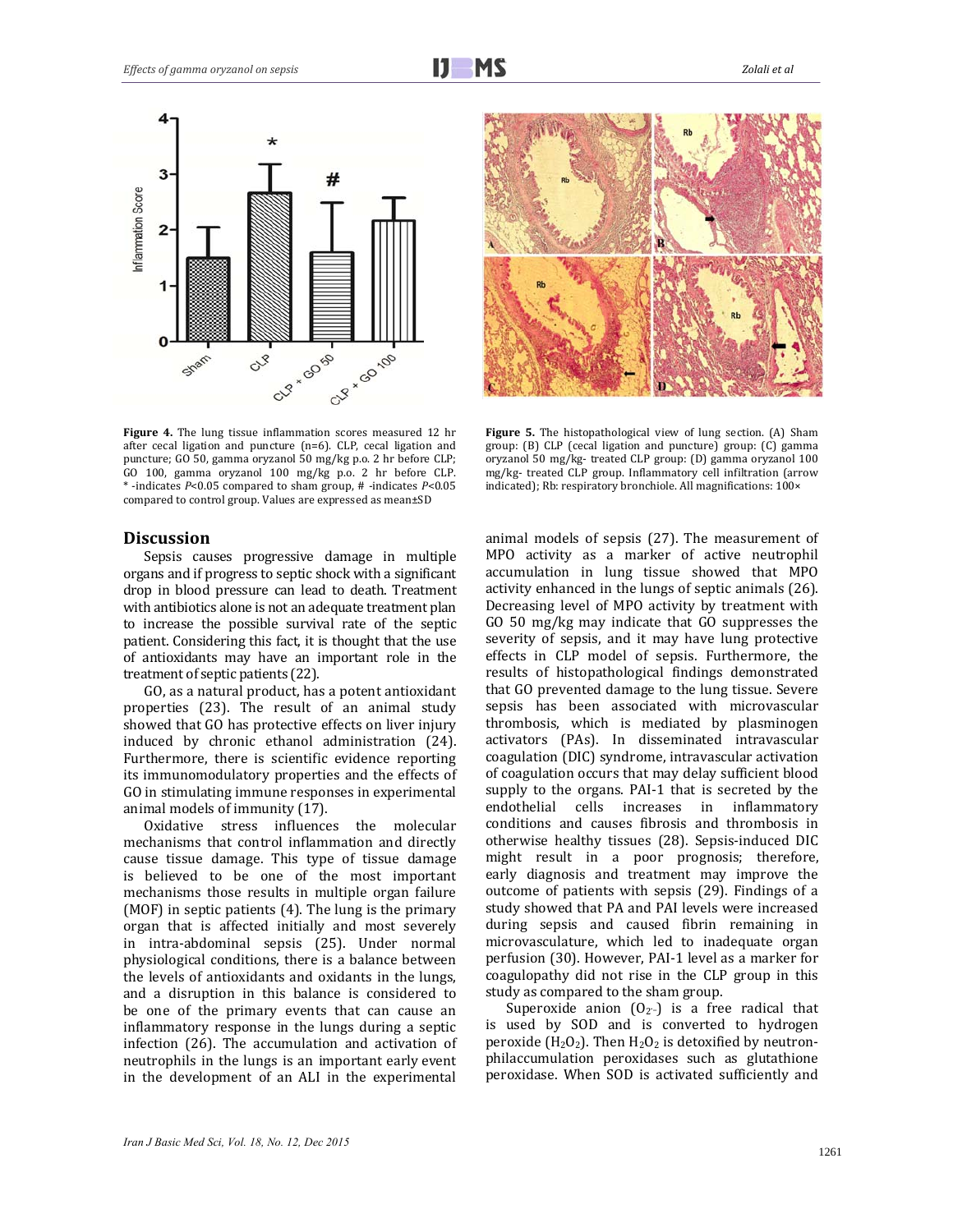there is no compensatory elevation in the peroxidases, the excess amount of  $H_2O_2$  is converted to hydroxyl radicals (OH), which is suggested to be the most dangerous radical (31). It is demonstrated that SOD activity is decreased in lung tissue during sepsis (32). In this regard, it was illustrated that SOD activity decreased 12 hr after inducing sepsis as a result of neutrophils activation and production of superoxide in response to the inflammation  $(8)$ . On the other hand, the results of a study  $(33)$ demonstrated that CLP- induced sepsis caused an elevation in SOD activity of CLP group in response to overproduction of mitochondrial superoxide and expression of inflammatory mediators. However, in the present study SOD did not rise in CLP group as compared to the sham group.

MDA is the product of oxidative stress and is formed during the destruction of cellular membrane phospholipids. When phospholipids such as arachidonic acid (AA) are attacked by hydroxyl radical (OH<sup>·</sup>), lipid endoperoxide is formed and undergoes spontaneous breakage, which causes MDA production (34). Oxidized lipids and proteins play an important role in damaging cell membranes and are associated with septic mortality (32). Previous studies have shown elevated MDA levels following lipid peroxidation in rats with CLP- induced sepsis (7, 35). In the present study, measurement of MDA in the tissue extract showed significant increase in the CLP group as compared to the sham group, but it was not significant in the plasma samples.. Therefore it seems that measurement of MDA in the tissue comparing it with plasma will predict sepsis more precisely. 

In addition, the results of our study demonstrated that treatment with GO decreased MDA tissue levels, but depression was not significant.

The elevation of oxidants and free radicals and suppression of antioxidants in plasma samples of patients with sepsis has been established previously (36). The study of Gadek *et al* in patients with sepsisinduced ALI (37) demonstrated that administration of antioxidants prevented lung injury by reducing pro-inflammatory mediators; moreover, it is shown that patients who developed SIRS had a lower antioxidant status (38). On the other hand, some investigators noticed that TAC level was elevated in severe septic patients  $(39, 40)$ . In the present study, TAC level was lower in the CLP group as compared to the sham group, and treatment with GO was able to increase the TAC level significantly in septic rats.

Based on the results of the present study and evidence-based approaches, the difference between the effects of  $50 \text{ mg/kg}$  GO and  $100 \text{ mg/kg}$  GO is not interpretable. However, trends of results shows that 50 mg/kg GO may be more effective than 100 mg/kg GO. Regarding that antioxidant level of plasma samples is increased in patients with septic shock (39), the balance between oxidants and antioxidants

and taking care in antioxidant-related therapy during sepsis is important and also very challenging topic.

# **Limitations of study**

As regards the present study was a pilot study to assess the effects of GO in sepsis and because of low sample size and lack of survival study due to ethical limitations, dose-response effects of GO may not be interpretable. 

## **Conclusion**

In conclusion, it appears that GO has a protective effect on the lungs during an acute phase of sepsis. It attenuated lung inflammation and neutrophils infiltration in septic rats. GO improved the body redox capacity during the acute sepsis induced by CLP to overcome oxidative stress.

## **Acknowledgment**

The authors would like to acknowledge Amir M Vatankhah for his helpful technical assistance (Drug Applied Research Center). This is a report of a database from thesis entitled "Evaluation of gamma oryzanol effects on factors of oxidative stress in animal model of sepsis" registered in Drug Applied Research Center and was financially supported by grant no. 92/86 from the Drug Applied Research Center of Tabriz University of Medical Sciences, Tabriz, Iran.

## **References**

1. Nguyen HB, Rivers EP, Abrahamian FM, Moran GI, Abraham E, Trzeciak S, et al. Severe sepsis and septic shock: review of the literature and emergency department management guidelines. Ann Emerg Med 2006; 48:54‐e51. 

2. Chabot F, Mitchell J, Gutteridge J, Evans T. Reactive oxygen species in acute lung injury. Eur Respir J 1998; 11:745-757.

3. Gutteridge JMC, Mitchell J. Redox imbalance in the critically ill. Br Medical Bull 1999; 55:49-75.

4. Bian K, Murad F. Diversity of endotoxin-induced nitrotyrosine formation in macrophage-endotheliumrich organs. Free Radic Biol Med 2001; 31:421-429.

5. Ritter C, Andrades ME, Reinke A, Menna-Barreto S, Moreira JCF, Dal-Pizzol F. Treatment with Nacetylcysteine plus deferoxamine protects rats against oxidative stress and improves survival in sepsis. Crit Care Med 2004; 32:342-349.

6. Zolali E, Hamishehkar H, Maleki‐Dizaji N, Zolbanin NM, Ghavimi H, Kouhsoltani M, *et al*. Selenium effect on oxidative stress factors in septic rats. Adv Pharm Bull 2014; 4:289-293.

7. Toklu HZ, Tunali Akbay T, Velioglu-Ogunc A, Ercan F, Gedik N, Keyer-Uysal M, et al. Silymarin, the antioxidant component of silybum marianum, prevents sepsis-induced acute lung and brain injury. J Surg Res 2008; 145:214-222.

8. Xiao X, Yang M, Sun D, Sun S. Curcumin protects against sepsis-induced acute lung injury in rats. J Surg Res 2012; 176:e31-e39.